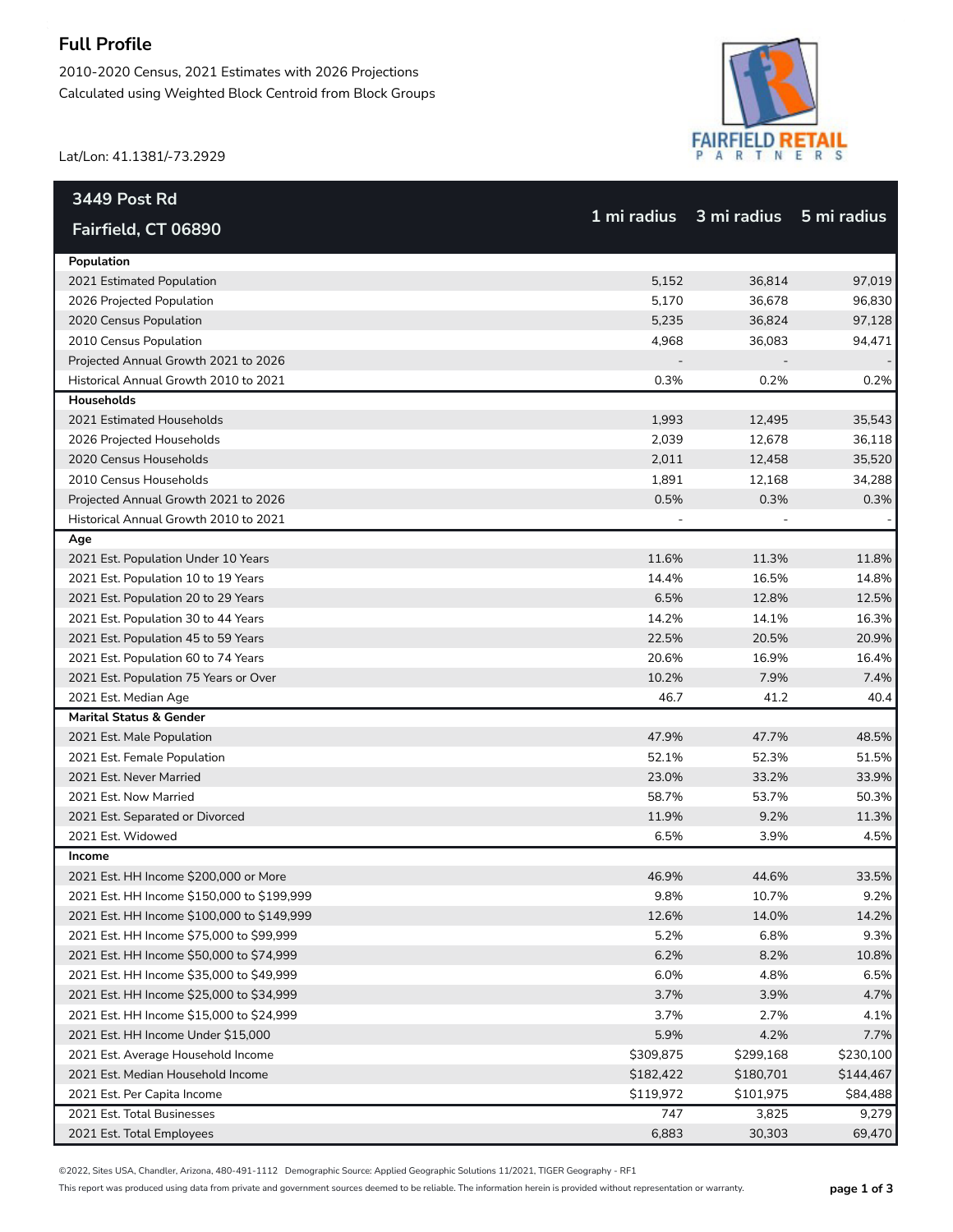## **Full Profile**

2010-2020 Census, 2021 Estimates with 2026 Projections Calculated using Weighted Block Centroid from Block Groups



Lat/Lon: 41.1381/-73.2929

| 3449 Post Rd                                     |           |                         |             |
|--------------------------------------------------|-----------|-------------------------|-------------|
| Fairfield, CT 06890                              |           | 1 mi radius 3 mi radius | 5 mi radius |
| Race                                             |           |                         |             |
| 2021 Est. White                                  | 82.0%     | 77.2%                   | 69.8%       |
| 2021 Est. Black                                  | 3.5%      | 2.8%                    | 7.4%        |
| 2021 Est. Asian or Pacific Islander              | 4.9%      | 11.5%                   | 7.7%        |
| 2021 Est. American Indian or Alaska Native       |           |                         | 0.3%        |
| 2021 Est. Other Races                            | 9.5%      | 8.4%                    | 14.8%       |
| Hispanic                                         |           |                         |             |
| 2021 Est. Hispanic Population                    | 421       | 3,877                   | 15,436      |
| 2021 Est. Hispanic Population                    | 8.2%      | 10.5%                   | 15.9%       |
| 2026 Proj. Hispanic Population                   | 8.2%      | 10.7%                   | 15.9%       |
| 2020 Hispanic Population                         | 6.0%      | 6.0%                    | 13.9%       |
| Education (Adults 25 & Older)                    |           |                         |             |
| 2021 Est. Adult Population (25 Years or Over)    | 3,613     | 22,950                  | 63,786      |
| 2021 Est. Elementary (Grade Level 0 to 8)        | 0.6%      | 1.1%                    | 3.7%        |
| 2021 Est. Some High School (Grade Level 9 to 11) | 1.2%      | 0.9%                    | 3.4%        |
| 2021 Est. High School Graduate                   | 10.8%     | 9.8%                    | 14.6%       |
| 2021 Est. Some College                           | 8.3%      | 8.7%                    | 11.2%       |
| 2021 Est. Associate Degree Only                  | 5.1%      | 4.1%                    | 4.7%        |
| 2021 Est. Bachelor Degree Only                   | 39.5%     | 40.3%                   | 32.5%       |
| 2021 Est. Graduate Degree                        | 34.4%     | 35.1%                   | 30.0%       |
| Housing                                          |           |                         |             |
| 2021 Est. Total Housing Units                    | 2,193     | 13,325                  | 37,902      |
| 2021 Est. Owner-Occupied                         | 72.4%     | 77.3%                   | 66.5%       |
| 2021 Est. Renter-Occupied                        | 18.5%     | 16.5%                   | 27.3%       |
| 2021 Est. Vacant Housing                         | 9.1%      | 6.2%                    | 6.2%        |
| <b>Homes Built by Year</b>                       |           |                         |             |
| 2021 Homes Built 2010 or later                   | 6.2%      | 6.3%                    | 5.0%        |
| 2021 Homes Built 2000 to 2009                    | 5.4%      | 6.2%                    | 5.6%        |
| 2021 Homes Built 1990 to 1999                    | 6.8%      | 5.9%                    | 4.9%        |
| 2021 Homes Built 1980 to 1989                    | 8.6%      | 8.4%                    | 8.4%        |
| 2021 Homes Built 1970 to 1979                    | 13.3%     | 9.5%                    | 10.7%       |
| 2021 Homes Built 1960 to 1969                    | 11.0%     | 13.4%                   | 14.2%       |
| 2021 Homes Built 1950 to 1959                    | 12.2%     | 15.0%                   | 15.7%       |
| 2021 Homes Built Before 1949                     | 27.3%     | 29.1%                   | 29.2%       |
| <b>Home Values</b>                               |           |                         |             |
| 2021 Home Value \$1,000,000 or More              | 38.8%     | 33.6%                   | 28.4%       |
| 2021 Home Value \$500,000 to \$999,999           | 43.2%     | 46.4%                   | 38.6%       |
| 2021 Home Value \$400,000 to \$499,999           | 8.5%      | 8.2%                    | 9.9%        |
| 2021 Home Value \$300,000 to \$399,999           | 5.4%      | 6.0%                    | 10.2%       |
| 2021 Home Value \$200,000 to \$299,999           | 2.4%      | 3.2%                    | 7.2%        |
| 2021 Home Value \$150,000 to \$199,999           | 0.7%      | 1.1%                    | 2.4%        |
| 2021 Home Value \$100,000 to \$149,999           | 0.4%      | 0.5%                    | 1.4%        |
| 2021 Home Value \$50,000 to \$99,999             | 0.2%      | 0.2%                    | 0.9%        |
| 2021 Home Value \$25,000 to \$49,999             |           |                         | 0.4%        |
| 2021 Home Value Under \$25,000                   | 0.4%      | 0.7%                    | 0.6%        |
| 2021 Median Home Value                           | \$834,010 | \$847,000               | \$767,095   |
| 2021 Median Rent                                 | \$2,231   | \$1,895                 | \$1,381     |

©2022, Sites USA, Chandler, Arizona, 480-491-1112 Demographic Source: Applied Geographic Solutions 11/2021, TIGER Geography - RF1

This report was produced using data from private and government sources deemed to be reliable. The information herein is provided without representation or warranty. **page 2 of 3**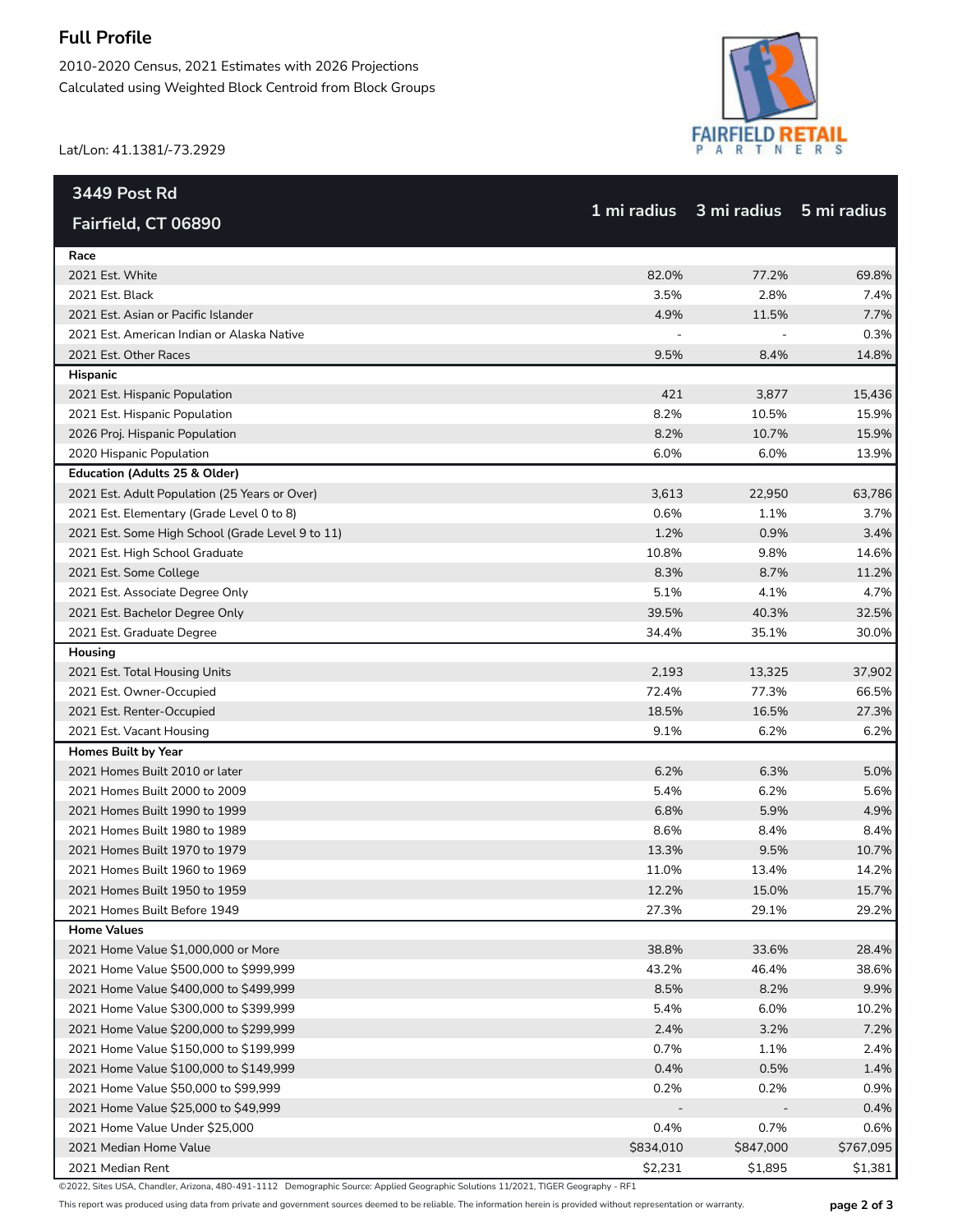## **Full Profile**

2010-2020 Census, 2021 Estimates with 2026 Projections Calculated using Weighted Block Centroid from Block Groups



Lat/Lon: 41.1381/-73.2929

| 3449 Post Rd                                       |            |                         |             |
|----------------------------------------------------|------------|-------------------------|-------------|
| Fairfield, CT 06890                                |            | 1 mi radius 3 mi radius | 5 mi radius |
| <b>Labor Force</b>                                 |            |                         |             |
| 2021 Est. Labor Population Age 16 Years or Over    | 4,058      | 29,448                  | 77,197      |
| 2021 Est. Civilian Employed                        | 53.2%      | 53.3%                   | 56.4%       |
| 2021 Est. Civilian Unemployed                      | 4.0%       | 4.0%                    | 5.1%        |
| 2021 Est. in Armed Forces                          |            |                         |             |
| 2021 Est. not in Labor Force                       | 42.8%      | 42.7%                   | 38.4%       |
| 2021 Labor Force Males                             | 46.8%      | 46.8%                   | 47.6%       |
| 2021 Labor Force Females                           | 53.2%      | 53.2%                   | 52.4%       |
| Occupation                                         |            |                         |             |
| 2021 Occupation: Population Age 16 Years or Over   | 2,160      | 15,688                  | 43,539      |
| 2021 Mgmt, Business, & Financial Operations        | 33.9%      | 33.7%                   | 27.6%       |
| 2021 Professional, Related                         | 27.4%      | 28.3%                   | 27.7%       |
| 2021 Service                                       | 8.4%       | 10.2%                   | 14.0%       |
| 2021 Sales, Office                                 | 25.0%      | 22.5%                   | 20.5%       |
| 2021 Farming, Fishing, Forestry                    |            |                         |             |
| 2021 Construction, Extraction, Maintenance         | 3.0%       | 3.0%                    | 4.6%        |
| 2021 Production, Transport, Material Moving        | 2.4%       | 2.3%                    | 5.5%        |
| 2021 White Collar Workers                          | 86.2%      | 84.5%                   | 75.9%       |
| 2021 Blue Collar Workers                           | 13.8%      | 15.5%                   | 24.1%       |
| <b>Transportation to Work</b>                      |            |                         |             |
| 2021 Drive to Work Alone                           | 53.4%      | 60.4%                   | 66.1%       |
| 2021 Drive to Work in Carpool                      | 3.1%       | 3.4%                    | 5.1%        |
| 2021 Travel to Work by Public Transportation       | 20.2%      | 17.9%                   | 15.5%       |
| 2021 Drive to Work on Motorcycle                   |            |                         |             |
| 2021 Walk or Bicycle to Work                       | 2.9%       | 3.3%                    | 2.5%        |
| 2021 Other Means                                   | 1.4%       | 0.8%                    | 1.0%        |
| 2021 Work at Home                                  | 19.1%      | 14.2%                   | 9.9%        |
| <b>Travel Time</b>                                 |            |                         |             |
| 2021 Travel to Work in 14 Minutes or Less          | 21.3%      | 23.8%                   | 24.6%       |
| 2021 Travel to Work in 15 to 29 Minutes            | 26.4%      | 26.3%                   | 27.5%       |
| 2021 Travel to Work in 30 to 59 Minutes            | 24.0%      | 23.7%                   | 25.8%       |
| 2021 Travel to Work in 60 Minutes or More          | 28.3%      | 26.1%                   | 22.1%       |
| 2021 Average Travel Time to Work                   | 30.7       | 29.6                    | 27.6        |
| <b>Consumer Expenditure</b>                        |            |                         |             |
| 2021 Est. Total Household Expenditure              | \$350.48 M | \$2.13 B                | \$4.82 B    |
| 2021 Est. Apparel                                  | \$12.85 M  | \$78.28 M               | \$176.02 M  |
| 2021 Est. Contributions, Gifts                     | \$24.53 M  | \$148.03 M              | \$326.32 M  |
| 2021 Est. Education, Reading                       | \$14.75 M  | \$89.22 M               | \$195.64 M  |
| 2021 Est. Entertainment                            | \$20.85 M  | \$127.03 M              | \$284.78 M  |
| 2021 Est. Food, Beverages, Tobacco                 | \$50.87 M  | \$310.1 M               | \$706.28 M  |
| 2021 Est. Furnishings, Equipment                   | \$12.77 M  | \$77.79 M               | \$174.68 M  |
| 2021 Est. Health Care, Insurance                   | \$30.27 M  | \$184.18 M              | \$418.87 M  |
| 2021 Est. Household Operations, Shelter, Utilities | \$110.72 M | \$673.03 M              | \$1.53 B    |
| 2021 Est. Miscellaneous Expenses                   | \$6.76 M   | \$41.04 M               | \$92.45 M   |
| 2021 Est. Personal Care                            | \$4.66 M   | \$28.36 M               | \$64.14 M   |
| 2021 Est. Transportation                           | \$61.45 M  | \$375.76 M              | \$851.81 M  |

©2022, Sites USA, Chandler, Arizona, 480-491-1112 Demographic Source: Applied Geographic Solutions 11/2021, TIGER Geography - RF1

This report was produced using data from private and government sources deemed to be reliable. The information herein is provided without representation or warranty. **page 3 of 3**